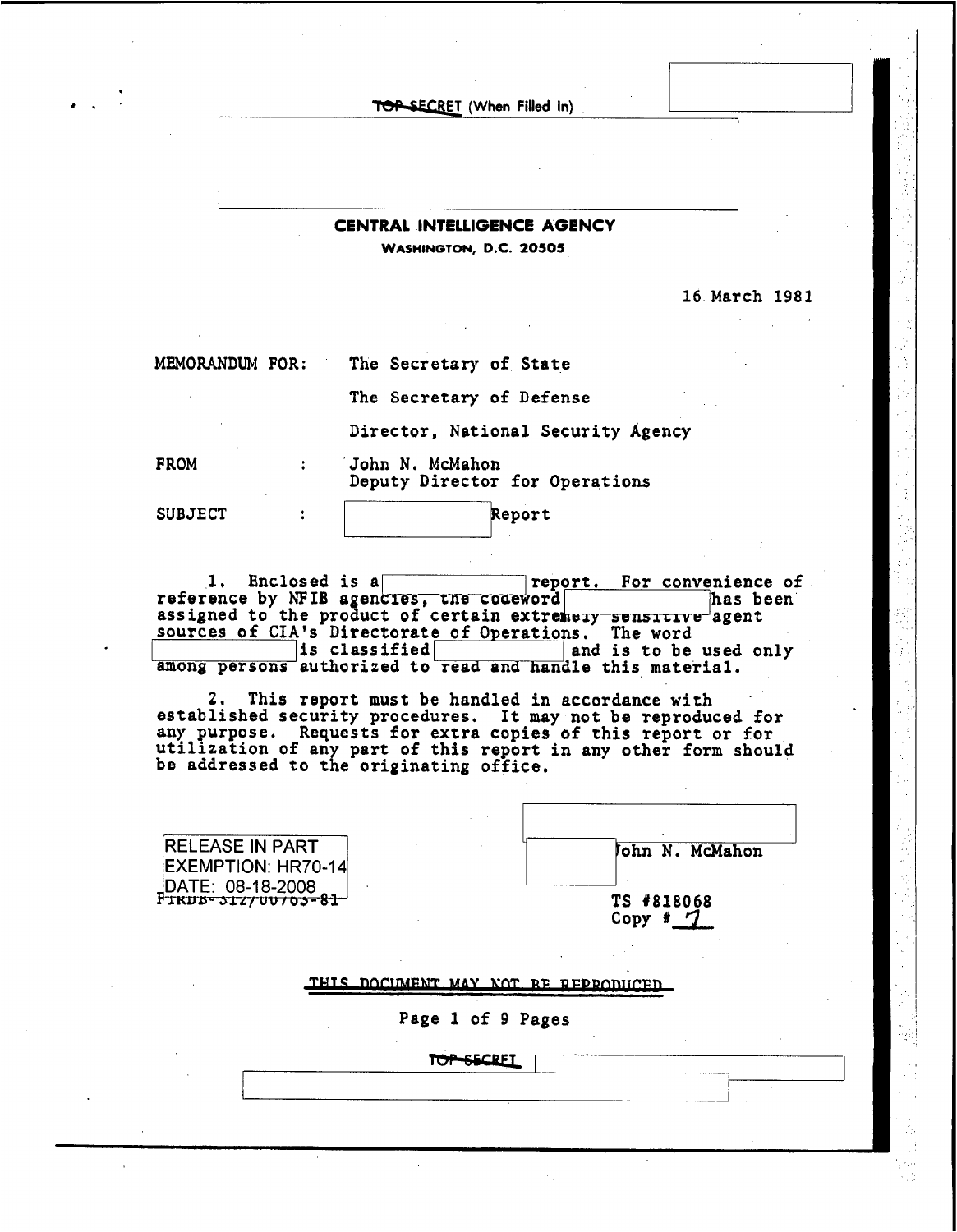TOP SESRET (When Filled In)

**Page 2 of 9 Pages** 

<span id="page-1-0"></span>**FIRDB-312/00763-81** 

**Distribution:** 

**The Secretary of State The Secretary of Defense Director of Central Intelligence Director of Intelligence and Research Director, Defense Intelligence Agency Director, National Security Agency Deputy Director of Central Intelligence Director of the National Foreign Assessment Center Department of State** 

TOP SEGRET

TS #818068 Copy  $\frac{1}{7}$  7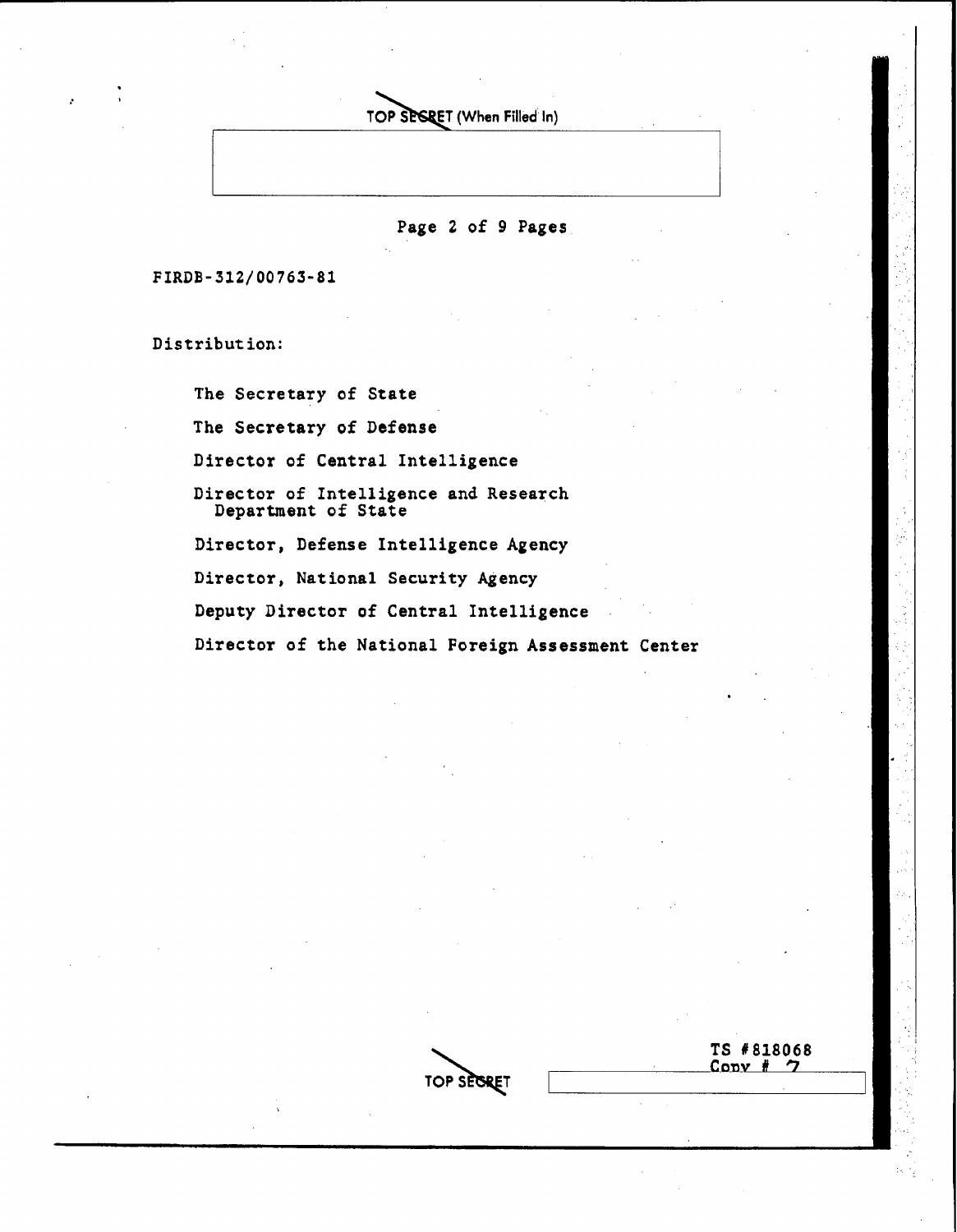<span id="page-2-0"></span>

**COUNTRY** Poland

**FlRoB-3** <sup>12</sup>/ <sup>0</sup>**0 7 6** 3- **8** 1

**DATE OF DATE 16 March 1981 DATE 16 March 1981 INFO.** February 1981

**SUBJECT** 

Poland's Present Tense Internal Situation, and Scenario of Events Before and After Possible Introduction of Martial Law

**SOURCE** Documentary

Summary :

This report is a translation *of* **a** Polish Ministry of Internal Affairs **(MIA)** document entitled "Appraisal of the Current Internal Situation in Poland, and a Hypothetical Sequence of Critical Events Before and After Introduction of Martial Law," classified **SECRET OF** SPECIAL IWORTANCE. It describes:

- current unrest in Poland;

- dissatisfaction before and after imposition of martial law;

- gradual stabilization of the internal situation **as** a result of **MIA** activities and the positive attitude of the clergy.

**Also** included **is <sup>a</sup>**list of **names and** positions of **19** MIA officers of **major** general, brigadier general, and colonel rank **who** participated in a 16 February 1981 decisionmaking exercise.

End of **Summary** 

TS #818068  $Copy$  #

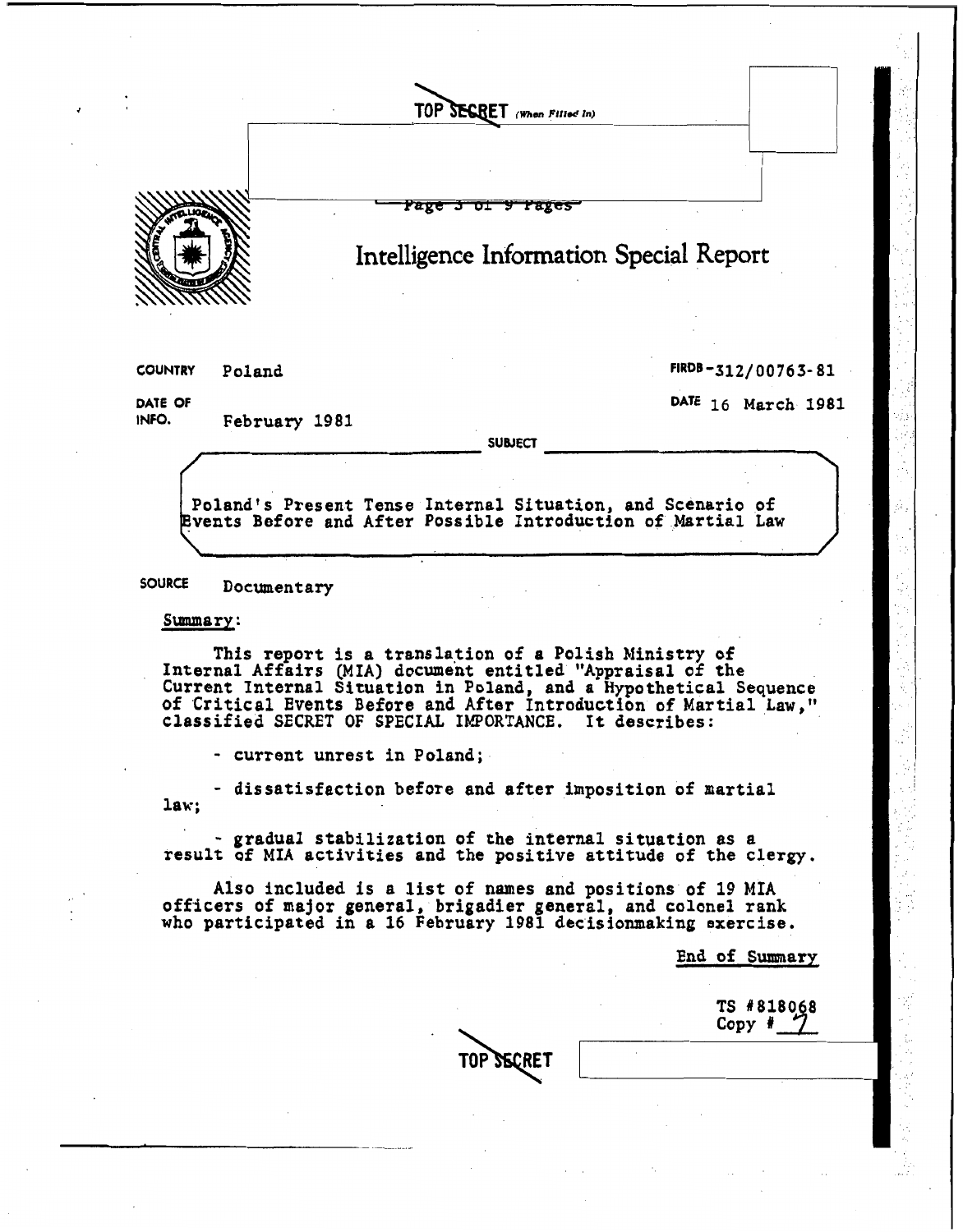#### **FIRDB-312/00763-81**

**Page 4 of 9 Pages** 

## **SECRET OF SPECIAL IMPORTANCE**

**Attachment No. 1** 

**TS lf818068 COPY** # *7* 

#### <span id="page-3-0"></span>**APPRAISAL OF THE CURRENT INTERNAL SITUATION IN POLAND. AND A HYPOTHETICAL** SEQUENCE **OF CRITICAL EVENTS BEFORE AND AFTER** INTRODUCTION **OF MARTIAL LAW\***

#### **1. Basic elements of the current situation in Poland**

**The political-operational situation in Poland is characterized by ersistence of social tensions and conflicts disturbances in the economy and making it impossible to lead rhe**  country out of the crisis. which are of varying levels of intensity, causing further

\* **[Translator's Note:** The **expression "martial law1' is an**  arbitrary translation of the Polish stan wojenny, literally "military or wartime state." This is a state of law covering **situations of threat from abroad and from domestic antigovernment forces, The normal Polish term for martial law (stan wyiatkowy) has been declared as inapplicable under socialism-communism and only used in reference to capitalist countries which were reportedly prone habitually to suspend**  rights of citizens indefinitely. Stan wojenny is defined by the Encyklopedia Powszechna (General Encyclopedia), published **in 1973 as a state of law, the introduction of which suspends**  minitary of watchee state. This is a state of law covering<br>situations of threat from abroad and from domestic anti-<br>government forces. The normal Polish term for martial law<br>(stan wyjatkowy) has been declared as inapplicab **w'd obligations of citizens.** The **propaganda-based**  Lexicon), published in 1979, already noted that it was **sometimes used (particularly in Poland) synonymously with the purged stan wyjatkowy. The term seems to have been rehabilitated ior use in the present crisis situation in**  Poland.] concept-straddling stan wojenny introduced linguistic confusion and the Leksykon Wiedzy Wojskowej (Military

**TOR SECRET**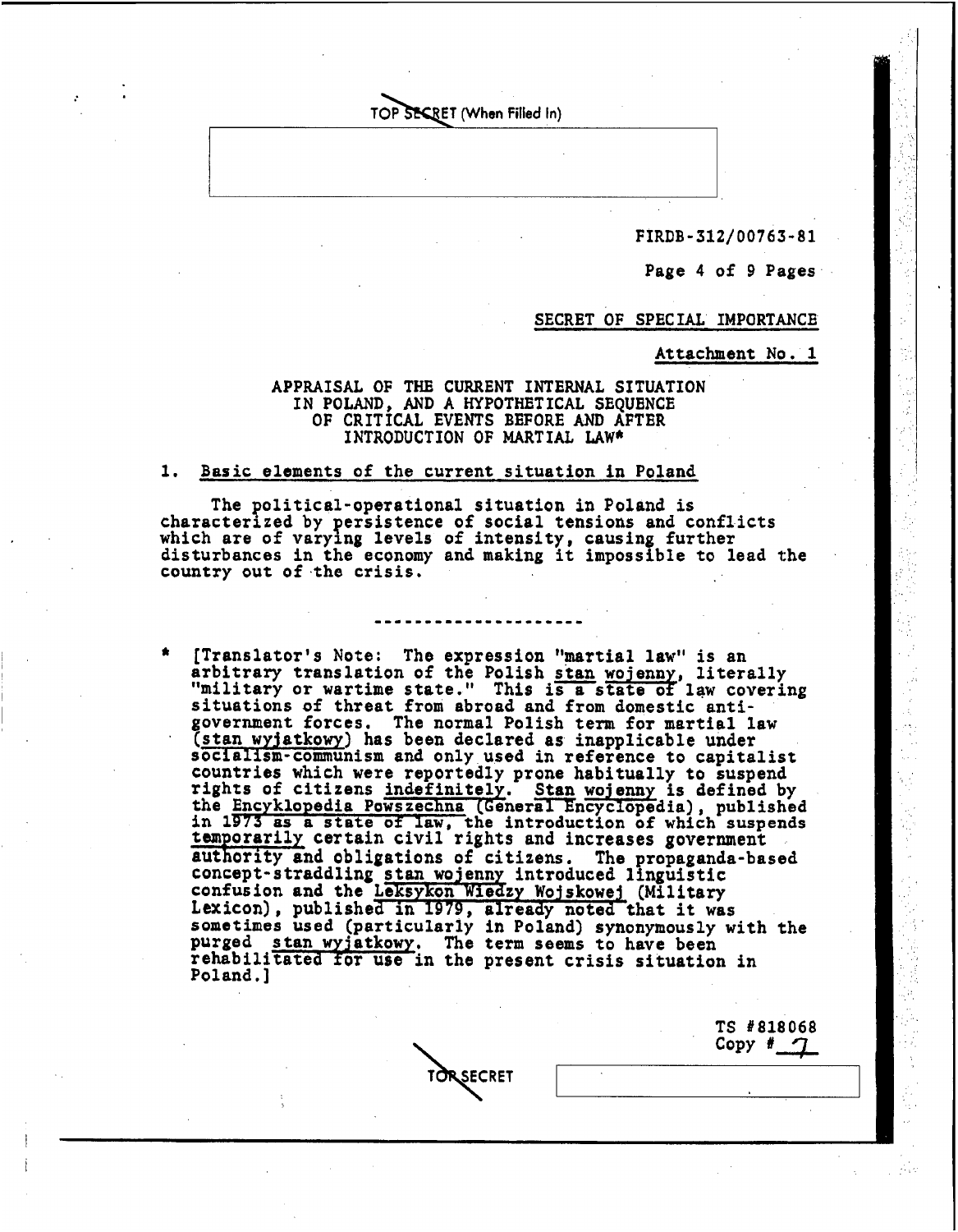FIRDB-312/00763- 81

**Page 5 of 9 Pages** 

<span id="page-4-0"></span>The upsetting of the economy, decline of social discipline, scarcity of raw materials and power, drop in production, inflation, and market shortges bring about disorganization in economic life.

Against this background in the initiatives and activities of *the* **SOLIDARNOSC** leadership, there is noted an escalation of demands tending in the direction of a permanent functional impairment of the state and its organs. for the purpose of systematic control of mass communications Actions are undertaken for the purpose of systematic control of mass communications media and printing.

Escalation of socially burdensome demands and constant concessions **by** the authorities have convinced SOLIDARNOSC that the authorities are not in a position to **solve** any problems.

An increasing lack of involvement in carrying out the policies of party and state authorities is noted.

Counterrevolutionary forces including **KOR** active members and other hostile elements, which took over command of the leading elements of SOLIDARNOSC while setting up new organizational structures, are turning the union movement into a political force whose goal is the takeover of power and changes in the system of government,

interests of the nation, promotes anarchy and impotence of the defense capability of Peoples Poland and the Warsaw Pact. The persistence of such a state threatens the survival

2. Yariants of anticipated development of the situation before introduction of martial law

a) **A** eneral strike combined **with** elements of sitdown strikes. The following do not function: transportation, forces, controlling individual spheres of life, come out with communications, power, health services, demands for changes in the PPR Constitution, resignation of the government, new elections, and **PPR** withdrawal from the Warsaw Pact. Tinting, mass media, educational institutions, and supply. The counterrevolutionary

TOPSECRET

TS #818068 Copy  $#$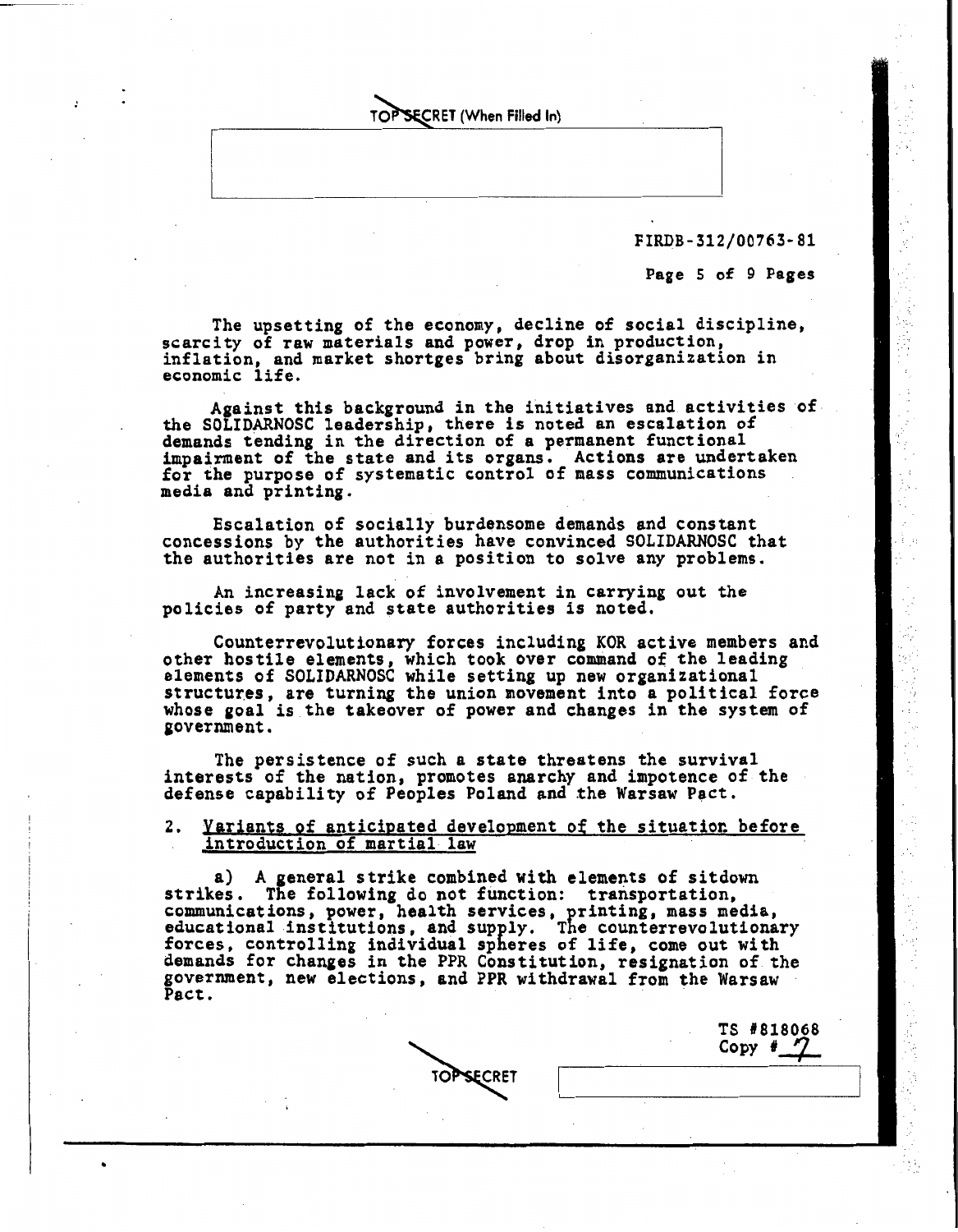**FIRDB-312/00763-81** 

Page **6** of 9 Pages

The personnel of **some** plants **go** out into the street. Law and order is disrupted. Extremist elements attack party and government buildings.

b) Regional strikes combined with sitdown strikes in some places of work. Strike readiness persists in order to compel party and government authorities to satisfy demands. Disruptions appear in supply, transportation, and educational institutions.<br>Demands for further changes in party and government organization persist. Supply shortages cause widespread dissatisfaction. Criminal offenses increase. Antisocialist elements intensify anti- Soviet propaganda.

c) The counterrevolutionary elements, while not relinquishing the final aim of taking **over** power, temporarily tactically lessen the state of tension. The main effort is directed at winning over all society in order to seize power by means **of** reform.

#### **3.** Variants of anticipated development of the situation after introduction **of** martial law

The situation in Poland will be dependent on the circumstances which cause the introduction of martial law.

**The** following variants of sequences **of** events are anticipated:

administrative authorities, combined with a refusal to work. Organization of "self-defense" groups, seizure of weapons, attacks **on** party and government buildings, and **also** public institutions, committing acts of sabotage at work places, and likewise murders of active party members, functionaries of the Citizens Militia and security service, and soldiers **of the** Polish Armed Forces. Intensification of subversive propaganda activity by hostile groups inside the country and from foreign centers. Noncompliance with directives of state and

**TOP SEGRET** 

TS **6818068** Copy #

 $\alpha^+$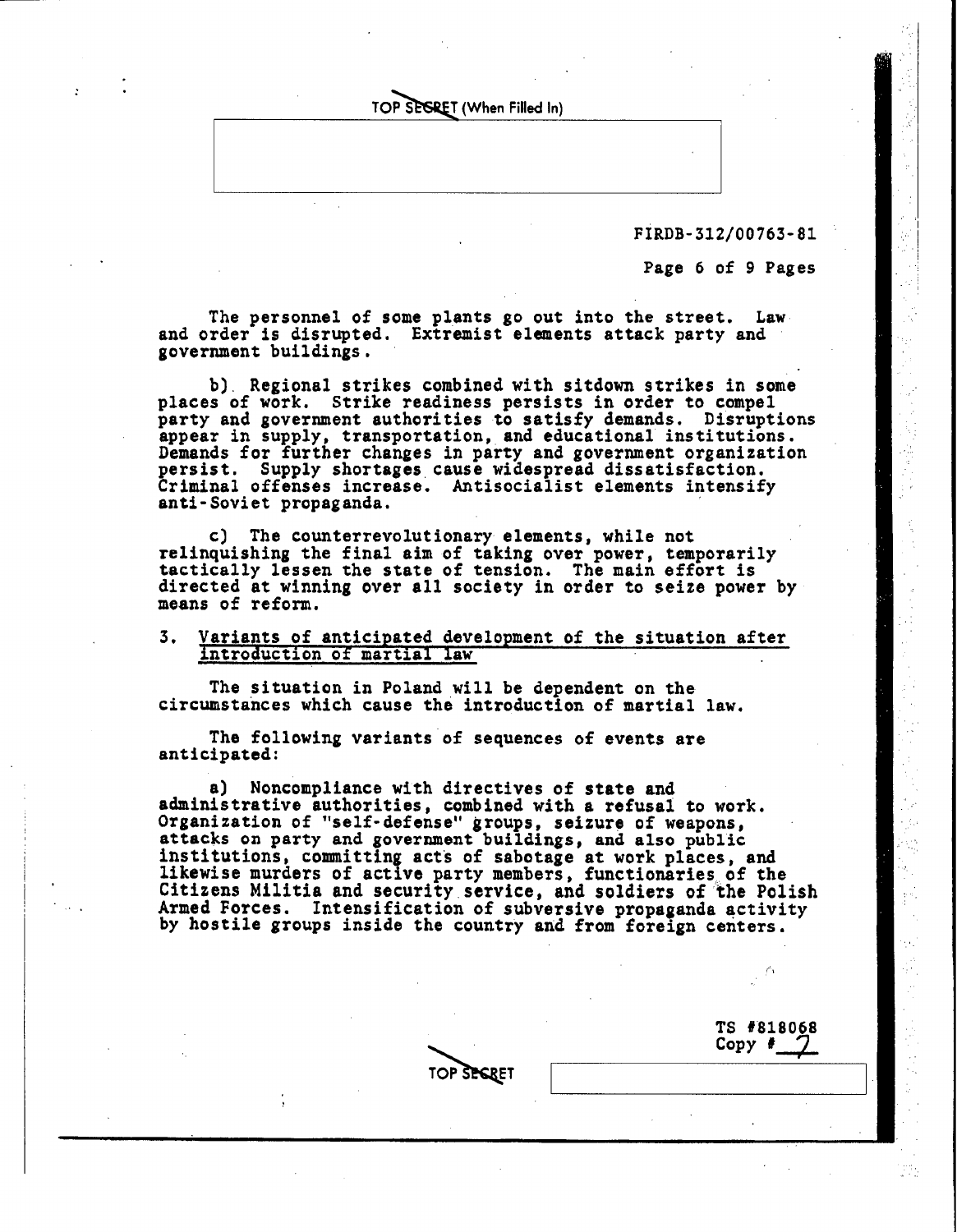**ET (When Filled In)** 

**F IRDB** - **3 12** / **0 0 7** *6* **3- 8 <sup>1</sup>**

**[Page](#page-1-0) 7 of 9 Pages** 

**The** rise **of** panic combined with procuring food by committing robberies.

**A** part of society assumes a hostile attitude and declares for the counterrevolutionary side aggravated **by** the possible invasion of Warsaw Pact forces

**b)** Noncompliance with directives in **some** regions of the country, refusal to work by personnel of part of the important industrial plants, occurrence of local strikes or other phenomena disorganizing life in the country. Part of society resorts to passive resistance. Few acts of sabotage and diversion occur. Demands for the release of arrested persons are **made.** 

as a result of action we have taken, and of the positive attitude antisocialist groups, local centers cease hostile activity.<br>Propaganda activity of anticommunist centers abroad increases. c) **A** gradual stabilization of life in the country follows **As a result of** arresting the leaders of

TOP SECRET

#### **MINISTRY OF INTERNAL AFFAIRS**

TS #818068 Copy (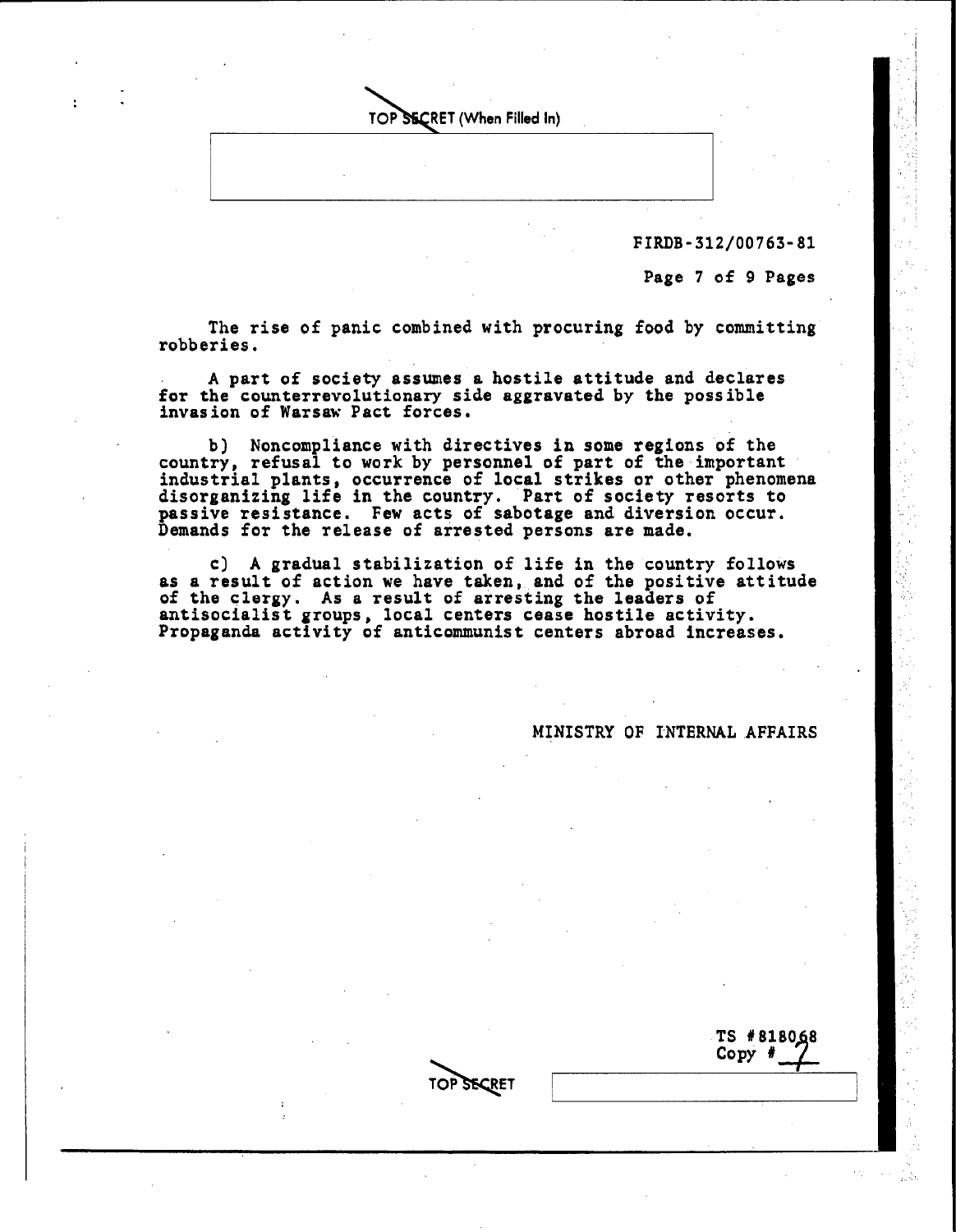In the contract of the contract of the contract of the contract of the contract of the contract of the contract of the contract of the contract of the contract of the contract of the contract of the contract of the contra

 $\mathbf{r} = \frac{1}{2}$ 

**FIRDB-312/00763-81** 

**[Page 8](#page-4-0) [of 9](#page-3-0) Pages** 

**Warsaw 19 [8](#page-4-0) [1](#page-0-0)** 

### **List**

**of Participants in Decisionmng Game on 16 February 1981** 

| No. | Rank                 | Name              | Position                                                          |
|-----|----------------------|-------------------|-------------------------------------------------------------------|
|     | 1. Major General     | Boguslaw STACHURA | Vice Minister of<br>Internal Affairs (MIA),<br>Chief of MIA Staff |
|     | 2. Brigadier General | Jozef BEIM        | Deputy Commander, Main<br>HQ of Citizens Militia<br>(CM)          |
|     | 3. Brigadier General | Jan SLOWIKOWSKI   | Director, Dept I, MIA                                             |
|     | 4. Brigadier General | Wladyslaw CIASTON | Director, Dept III "A",<br><b>MIA</b>                             |
|     | 5. Brigadier General | Jan GORECKI       | Director, Bureau of Govt<br>Protection                            |
|     | 6. Brigadier General | Stefan STOCHAJ    | Director, Military<br>Equipment Dept, MIA                         |
|     | 7. Brigadier General | Bonifacy JEDYNAK  | Director, Cadre Dept,<br><b>MIA</b>                               |
|     | 8. Brigadier General | Jerzy CWIEK       | Capital Commandant, CM                                            |
|     | 9. Colonel           | Zdzislaw SAREWICZ | Director, Dept II, MIA                                            |
|     | 10. Colonel          | Henryk WALCZYNSKI | Director, Dept III, MIA                                           |
|     | 11. Colonel          | Czeslaw WIEJAK    | Deputy Director, Dept<br>IV, MIA                                  |
|     |                      |                   |                                                                   |

**TS 8818068 COPY #318068** 

I I

TOP SECRET